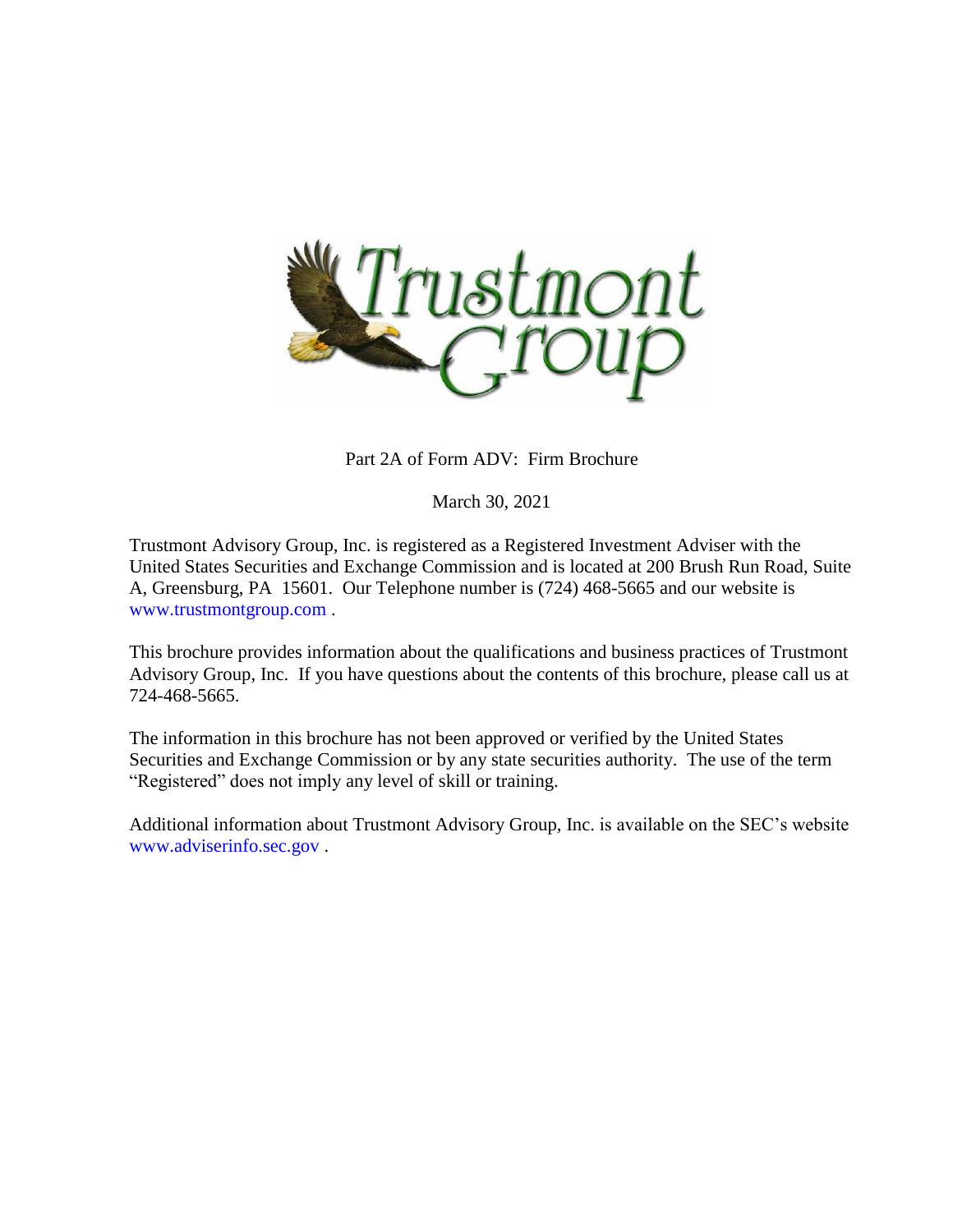Item 2 Material Changes

There are no material changes.

Item 3 Table of Contents

Item 1 Cover Page Item 2 Material Changes Item 3 Table of Contents Item 4 Advisory Business Item 5 Fees and Compensation Item 6 Performance-Based Fees Side-By-Side Management Item 7 Types of Clients Item 8 Methods of Analysis, Investment Strategies, Risk of Loss Item 9 Disciplinary Information Item 10 Other Financial Industry Activities and Affiliations Item 11 Code of Ethics Item 12 Brokerage Practices Item 13 Review of Accounts Item 14 Client Referrals and Other Compensation Item 15 Custody Item 16 Investment Discretion Item 17 Voting Client Securities Item 18 Financial Information

Item 4 - Advisory Business

The following pages describe Trustmont Advisory Group's services, fee arrangements, and business practices.

Peter D. Dochinez owns approximately 80% of Trustmont Advisory Group. We have been in business since 1997.

We advise customers in several ways. One or more of the following options can be chosen.

1. We write Financial Plans after speaking with the customer. A questionnaire may also be utilized to collect your pertinent information.

2. We give financial advice to customers. This is done by analyzing your current investments and discussing your willingness to accept risk. We may also consider the amount of tax you pay each year. Then, we may suggest other investments and may explain why the proposed changes should be made. Since we are also registered representatives licensed to make trades, we may offer to place trades for you. We may earn a commission on these trades. How we are paid is outlined in Item 10.

3. We help to manage our customers' investments for a fee. Before we can make any adjustments to your investments, you must first grant us the authority to do so. You may have to pay a commission for the recommended trades. If you grant us permission the do the trade for you, we may earn the commission. You can tell us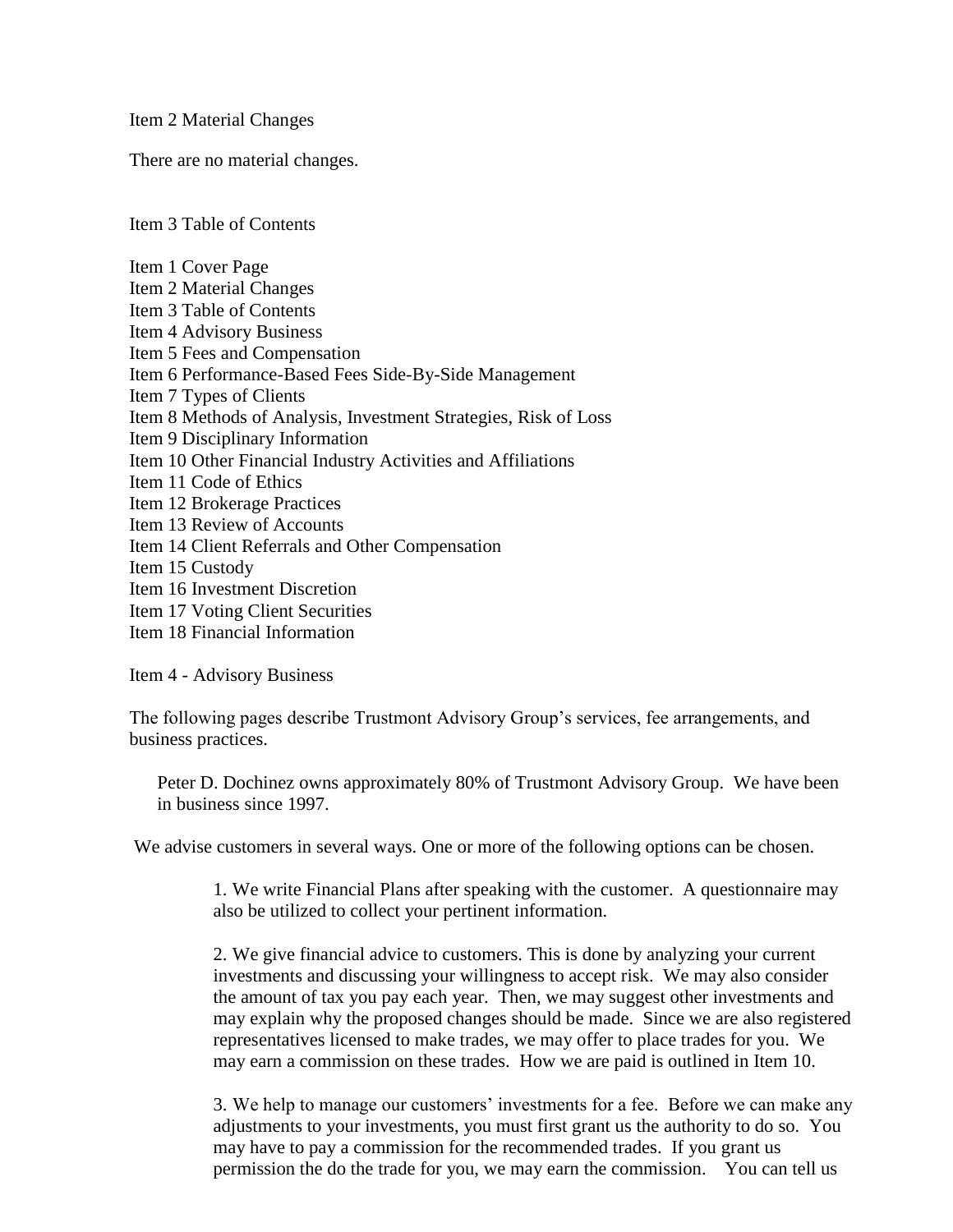what kinds of investments to use; you can also tell us what we should not invest in. All changes to your account will be reported on your regular statements.

4. As of December 31, 2020, we manage approximately 3997 accounts worth approximately \$651 million. All of these assets are managed on a discretionary basis.

5. We conduct seminars for groups of customers and/or potential customers. We will talk in general terms about investments and give attendees some ideas of what we offer our customers.

6. We do not have our own wrap fee programs.

7. We may suggest you use a wrap fee program from a company with which we have a working relationship. We may be compensated if you choose to work with one of these wrap fee programs.

## Item 5 - Fees and Compensation

1. If you choose to receive a written Financial Plan, we may negotiate our charges with you. We determine our costs by looking at several things. First, we decide how much information we must evaluate. Second, we determine how much research must be done, and third, how long it will take us to write the report. We will never charge you more than \$5,000 for the plan, and payment can be made in two installments. The first installment is due when you sign an agreement for us to write the plan. The second installment is due when we meet with you, give you a copy of the plan, and discuss it with you.

2. We may agree to do a Financial Plan for you at no charge. This may occur if you are an established customer currently paying for other services, or we may waive the fee if we have earned commissions by doing trades for you.

3. We may also charge you if you want us to review and update a plan we wrote for you in the past. We cannot charge you more than 33% of the cost of the original financial plan unless the information used to prepare the original written financial plan has changed.

4. When we provide you specific advice on your investments, we may charge you no more than \$500 per hour. This fee can be negotiated, and must be paid at the end of the meeting. The advice we give you may also cover any or all of the following areas:

- a. Business Planning
- b. Children's Education
- c. Retirement Planning
- d. Estate Planning
- e. Conserving your money and other valuable assets
- f. Tax planning

5. When we manage your investments for you, we are typically paid a percentage of the value of the assets we manage. This fee can be no more than 2% a year. We will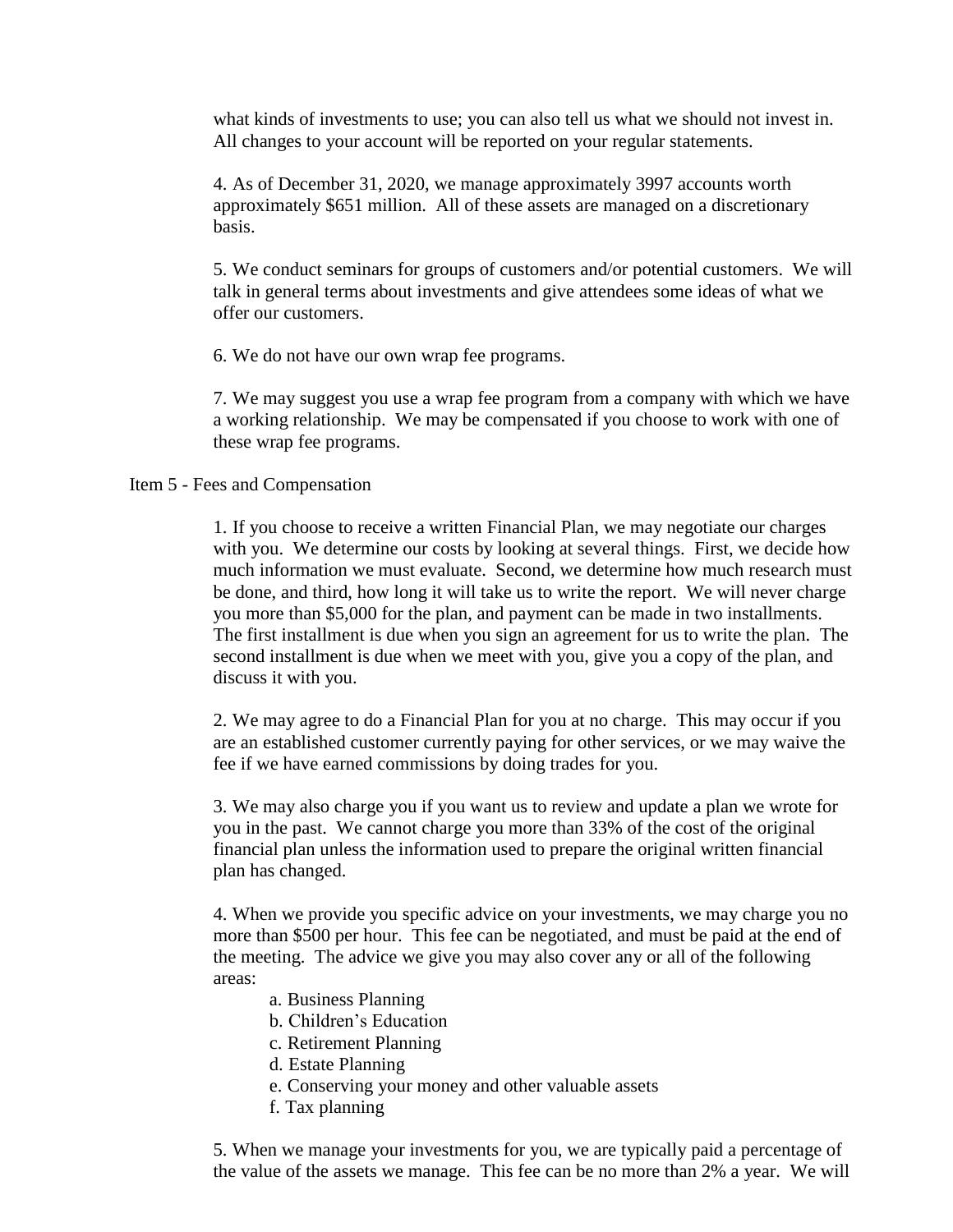bill the amount of fee to you either on a monthly basis or a quarterly basis. You may pay this bill one of two ways:

- a. You pay the invoice that may be sent to you.
- b. This fee is deducted from the funds you have in your account(s).

If you start the plan in the middle of a period, you may only have to pay for the number of days remaining in that period. You may have to pay for a full period when you transfer your funds from another manager. This amount will be a part of the agreement that you sign.

You may be charged a different fee and receive different services depending on which Trustmont Advisory Group, Inc. advisor you choose to work with.

If you find an error in your billing statement, please call us at 724-468-5665. After review, if we agree that an error has occurred, we will correct the error by making either a credit or debit to your account. We will send you a letter to explain what we did. You must inform us or your adviser of the error no later than April 15 of the year following the year in which the error occurred. If you notify us or your advisor after the above date, the error will not be corrected.

We will charge your account immediately if we discover that your account was under billed. We will send you a letter to explain the mistake. We must do this within 60 days of the date in which the original charge was assessed.

6. We can charge a customer up to \$100 to attend a seminar.

7. Some of us are Registered Representatives. We may earn a commission by selling you investments and other products. This is discussed in detail in Item 10.

8. You may be charged a commission to purchase a mutual fund, ETF, variable annuity or other product. Your representative will tell you how much the commission will be. He or she will also detail the amount the mutual fund, variable annuity, ETF or other product charges for other expenses.

9. We may charge you a set-up fee to establish an account with Trustmont Advisory Group, Inc. This fee may be as high at \$100 per account with a maximum fee of \$200 per household.

10. Trading, brokerage and custodial fees charged by the client's third party brokerdealer and custodian are separate and distinct from management fees charged by Trustmont Advisory Group, Inc. In addition, clients will incur certain charges imposed by third parties other than Trustmont Advisory Group in connection with investments made through a Trustmont Advisory Group account, including but not limited to, mutual fund sales loads, 12b-1 fees and surrender charges, IRA and qualified retirement plan fees.

Investment Advisory Fees charged by Trustmont Advisory Group are separate and distinct from the fees and expenses charged by investment company securities that are recommended to clients. A description of these fees and expenses are available in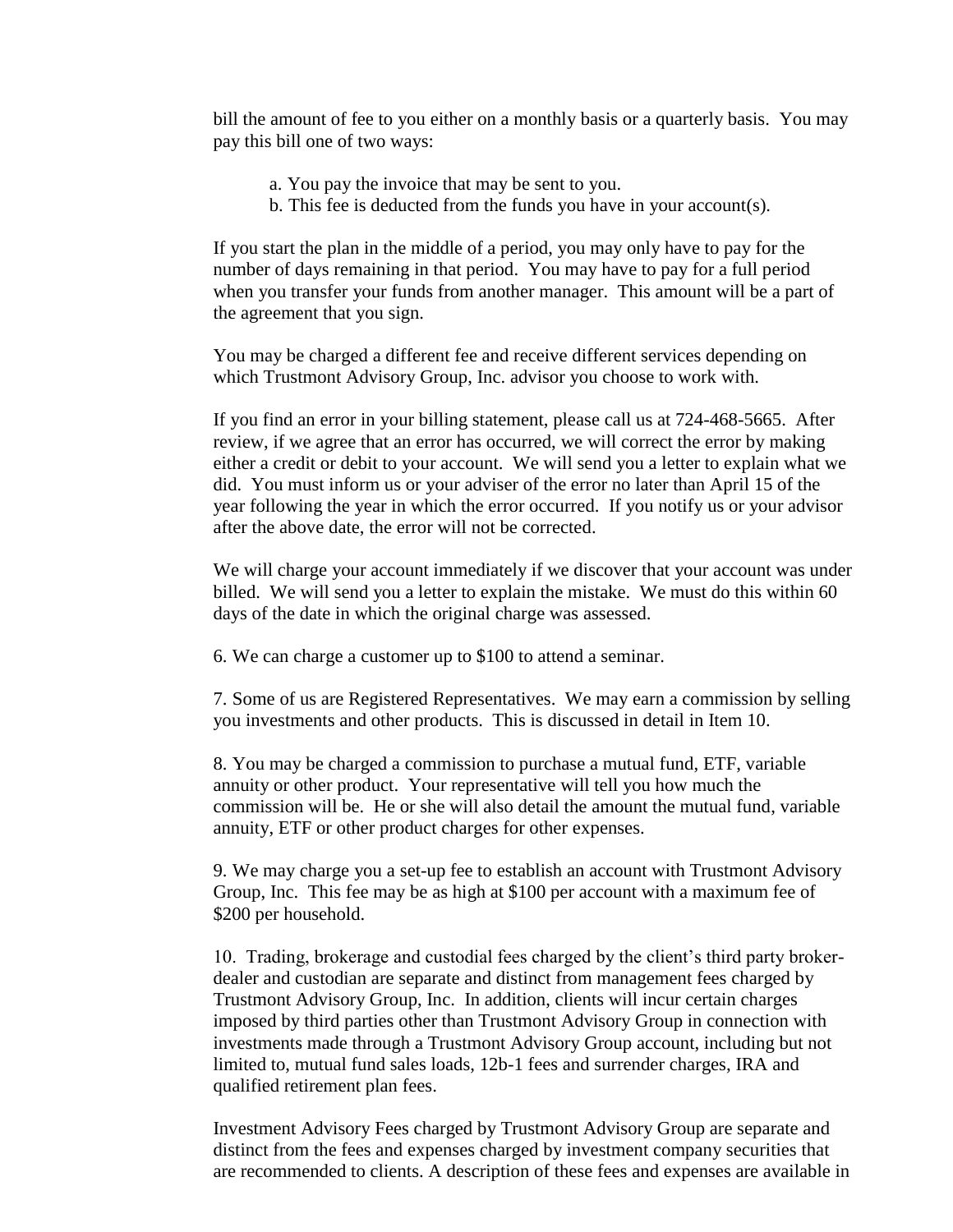each investment company security's prospectus. Some fund fees include 12b-1 fees, which are internal distribution fees assessed by the Fund, all or a portion of which are paid to the distributor(s) of the Funds. Trustmont Advisory Group, Inc., and your Advisory Representative do not retain 12b-1 fees paid by Funds.

In most cases, mutual fund companies offer multiple share classes of the same mutual fund. Some share classes of a fund charge higher internal expenses, whereas other share classes of a fund charge lower internal expenses. Institutional and advisory share classes typically have lower expense ratios and are less costly for a client to hold than Class A shares or other share classes that are eligible for purchase in an advisory account. Mutual funds that offer institutional share classes, advisory share classes, and other share classes with lower expense ratios are available to investors who meet specific eligibility requirements that are described in the mutual fund's prospectus or its statement of additional information. When determining the appropriateness of a particular fund or other investment that will be purchased or held in an advisory account, your advisor will consider the expected holding period, investment objective, risk tolerance, time horizon, financial condition, and amount invested. Based upon these factors, your advisor my recommend, select, or continue to hold a fund share class that charges higher internal expenses than other available share classes for the same fund.

11. Trustmont Advisory representatives have the ability to utilize annuities in their client portfolios.

12. You should call us at 724-468-5665 if you have questions.

Item 6 - Performance-Based Fees and Side-By-Side Management

Trustmont does not collect Performance-Based Fees.

Item 7 - Types of Clients

We work with the following kinds of clients:

- $\blacklozenge$  Individuals.
- ♦ Pension and Profit Sharing Plans,
- ♦ Trusts,
- ♦ Estates,
- ♦ Charitable Organizations,
- ♦ Corporations, and
- ♦ Other Business Entities.

Item 8 - Methods of Analysis, Investment Strategies and Risk of Loss

When we work with you, we use a long-term outlook. The fundamental risk in all investments is that it is possible that when you need to use the funds, they will be worth less than your original investment. Based on history, the longer your money is invested, the less chance there is that you will lose money.

Our analysis of your current investments and our ongoing analysis of your investments uses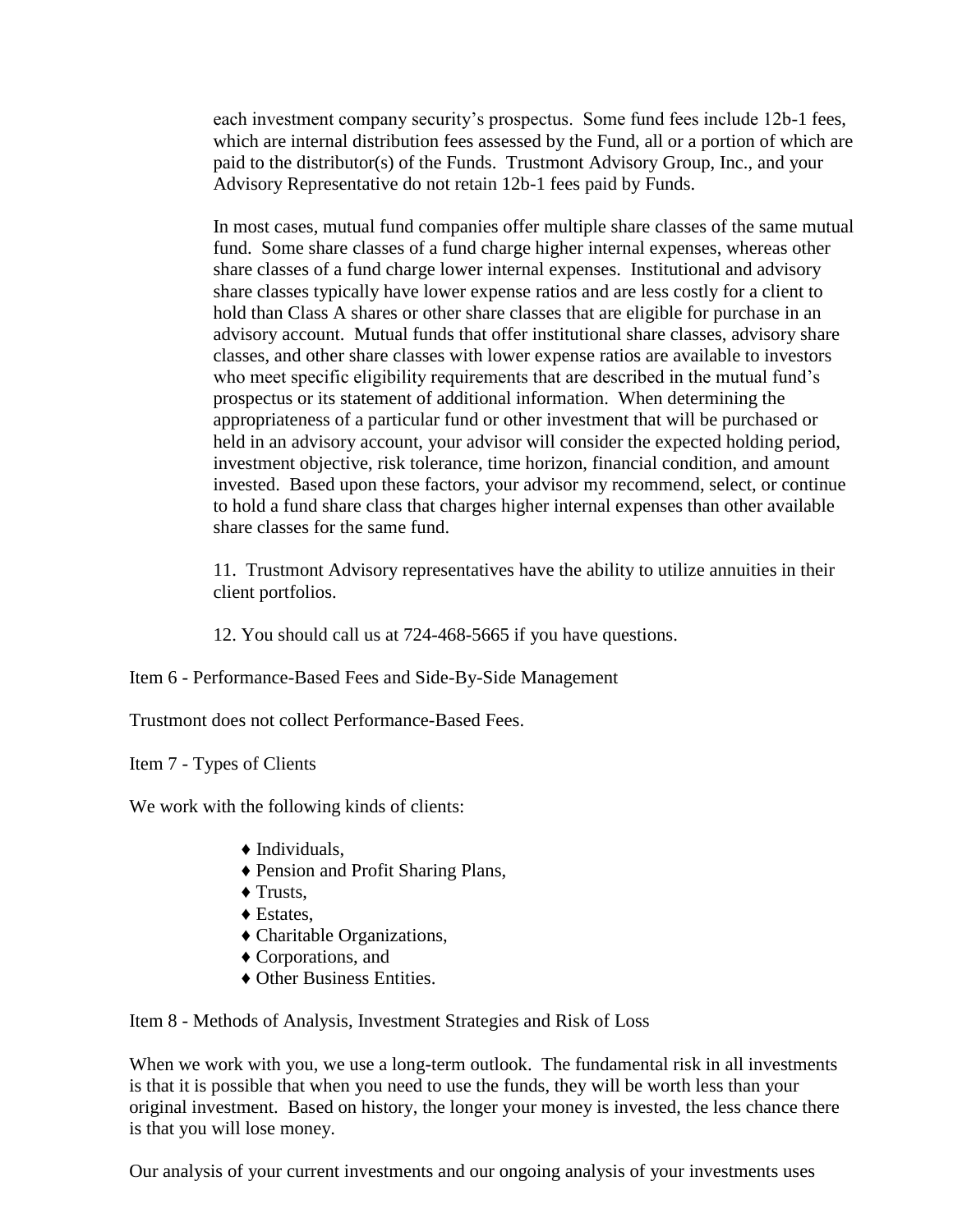information that we learn from the following sources:

- a. Financial Newspapers and Magazines
- b. Research reports from economists and other financial industry experts
- c. Services that rate investments and Bonds
- d. Company annual reports
- e. Corporate filings with the U.S. Securities and Exchange Commission
- f. Company Press Releases
- g. Financial Industry Newsletters
- h. Handouts from Professional Seminars
- i. Discussions with product wholesalers
- j. Marketing Material from Product Sponsors
- k. Industry meetings
- m. Other Resources

Investing in securities involved risk of loss that you should be prepared to bear.

We do not use a specific investment strategy or method of analysis. Rather, we use all of the information sources plus our own experience and our discussions with you to make our recommendations.

Some of our advisors may use a form of technical analysis to advise you when to make changes in your investments. They may use mathematical formulas and computerized analysis. They will explain how the program works and why they suggest you should use it.

We may recommend you use a particular investment program from a vendor. The vendor may use a particular strategy. In that case, we will give you a prospectus and other literature that describes what that strategy is. We will also help you to understand how this strategy works and why it may good for you to use.

Item 9 - Disciplinary Information

There have been no disciplinary events in the past 10 years of either our managers or the Company.

Item 10 - Other Financial Industry Activities and Affiliations

Many of our advisers are also registered representatives of Trustmont Financial Group, Inc. This allows us to place trades to purchase and sell other financial products on behalf of our customers. This usually requires that you pay a commission. We will always tell you when we will be earning a commission from Trustmont Financial Group, Inc. We will also advise you of the amount of the commission—it can vary depending on what you are transacting. Some of us also may recommend that you do your purchases and sales through the online services of a custodial firm.

We also have attorneys and other specialists who we may recommend to you. They can help you to set up a Trust, establish a new business, or settle an estate. We may also recommend that you use an accountant or other tax specialist and may give you several recommendations.

Many of the advisers are also licensed to sell insurance products. The insurance product may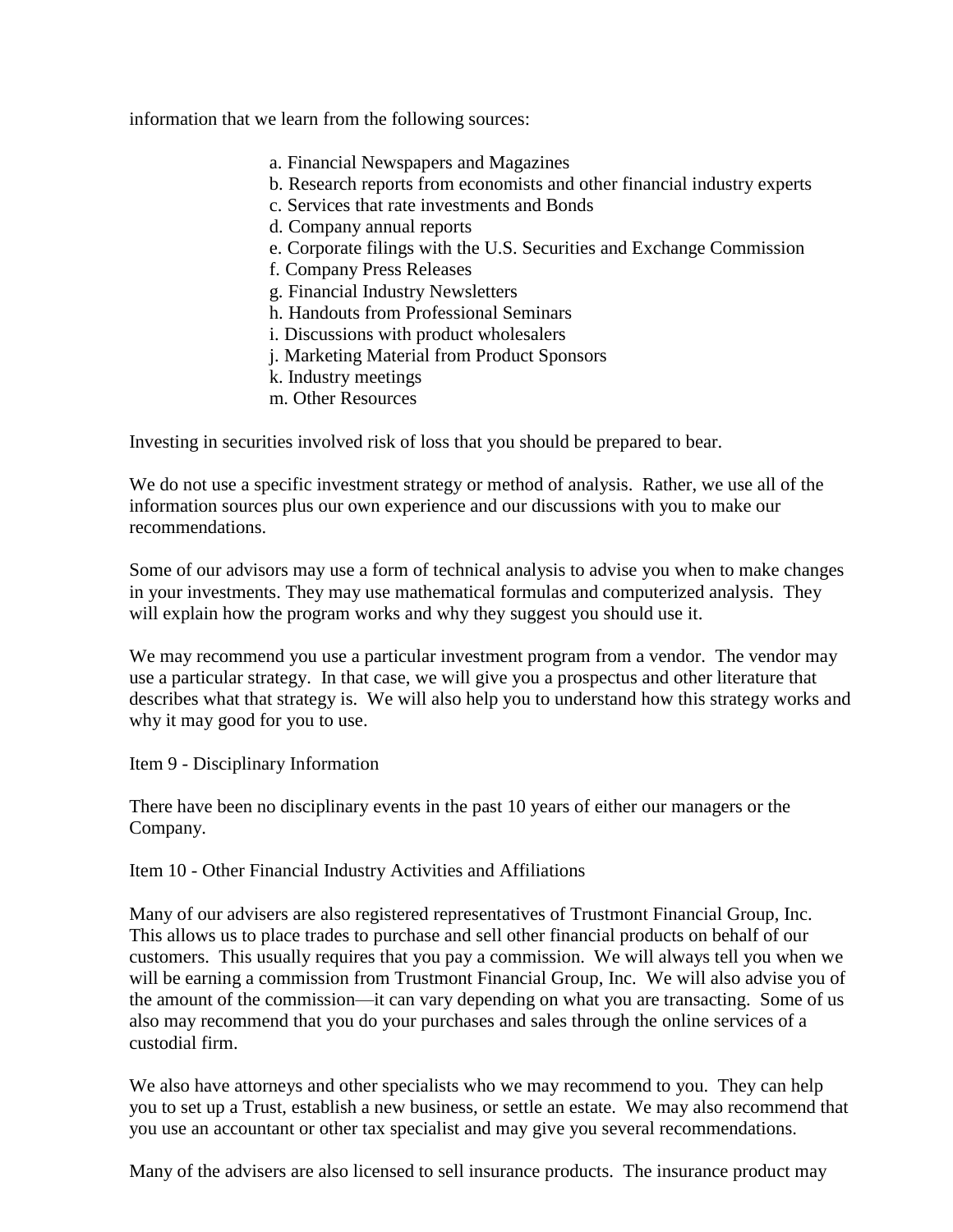generate a commission to the insurance agent who is also an adviser. Insurance products offered can be but are not limited to: life insurance, annuities, indexed annuities, health insurance, automobile insurance, disability insurance, long term care insurance, other property and causality insurance.

Some of the advisers are also professionals of other businesses. These businesses could be but are not limited to: Certified Public Accountant (CPA), attorney, Certified Financial Planner (CFP®), Chartered Life Underwriter (CLU®), Chartered Financial Consultant (ChFC®), Personal Financial Specialist (PFS®), tax advisor/tax preparation, real estate agent, paralegal, teacher/professor, mortgage related services, notary, trust related services, Investment Advisor Representative (IAR) of a Registered Investment Advisor (RIA) not related to or affiliated with Trustmont Advisory Group, Inc.

Trustmont advisor representatives may suggest that you use an "allocation program," wrap program, or some other service that offers to manage your money. Usually, these programs charge you for this service. The charge is typically a percentage of the money you have under management in their program. For instance, if you give them \$100,000 and the fee they charge is 1.5% per year, then the charge would be \$1,500 per year to manage your money. This charge is usually taken once each quarter, though it could be monthly, from the money that you have given them. In the example above, the manager would take \$375 out of your account four times a year. The quarterly fee is determined by the value of your account either at the beginning, the end or a time weighed calculation that the manager is charging you. The money manager pays a portion of these fees, as a solicitor, to Trustmont Advisory Group, Inc. Trustmont Advisory Group, Inc. and your advisor share in what is paid.

You are not required to use any of the investment programs or services that we recommend.

## Item 11 - Code of Ethics

We have a Code of Ethics that holds us to certain standards when we recommend stocks and other investments to you. It is our policy to conduct our business in full compliance with securities law and other relevant regulations. Our representative will tell you if he or she owns the investment that he or she is recommending to you. He or she will also tell you if they have any other financial interest or incentive to recommend the investment. A copy of the Code of Ethics will be provided to you at account opening and may be requested at any time thereafter.

## Item 12 - Brokerage Practices

Trustmont Advisory Group, Inc. does not provide any proprietary research to any of its customers. Trustmont Advisory Group, Inc. is not connected with any soft dollar arrangements, meaning that our representatives do their own independent analysis using public information that anyone can find or purchase. The same is true when an advisor may suggest that you use a specific custodian.

It is our policy to make all trades in the same investment together to reduce the overall costs to our customers. This is called aggregating trades. Occasionally a trade will not be aggregated. This does not result in an increased cost to our customer.

Persons associated with Trustmont Advisory Group, Inc. may also be registered representatives of Trustmont Financial Group, Inc., a broker/dealer registered with the SEC, FINRA and various state regulatory agencies. A registered representative of Trustmont Financial Group, Inc. may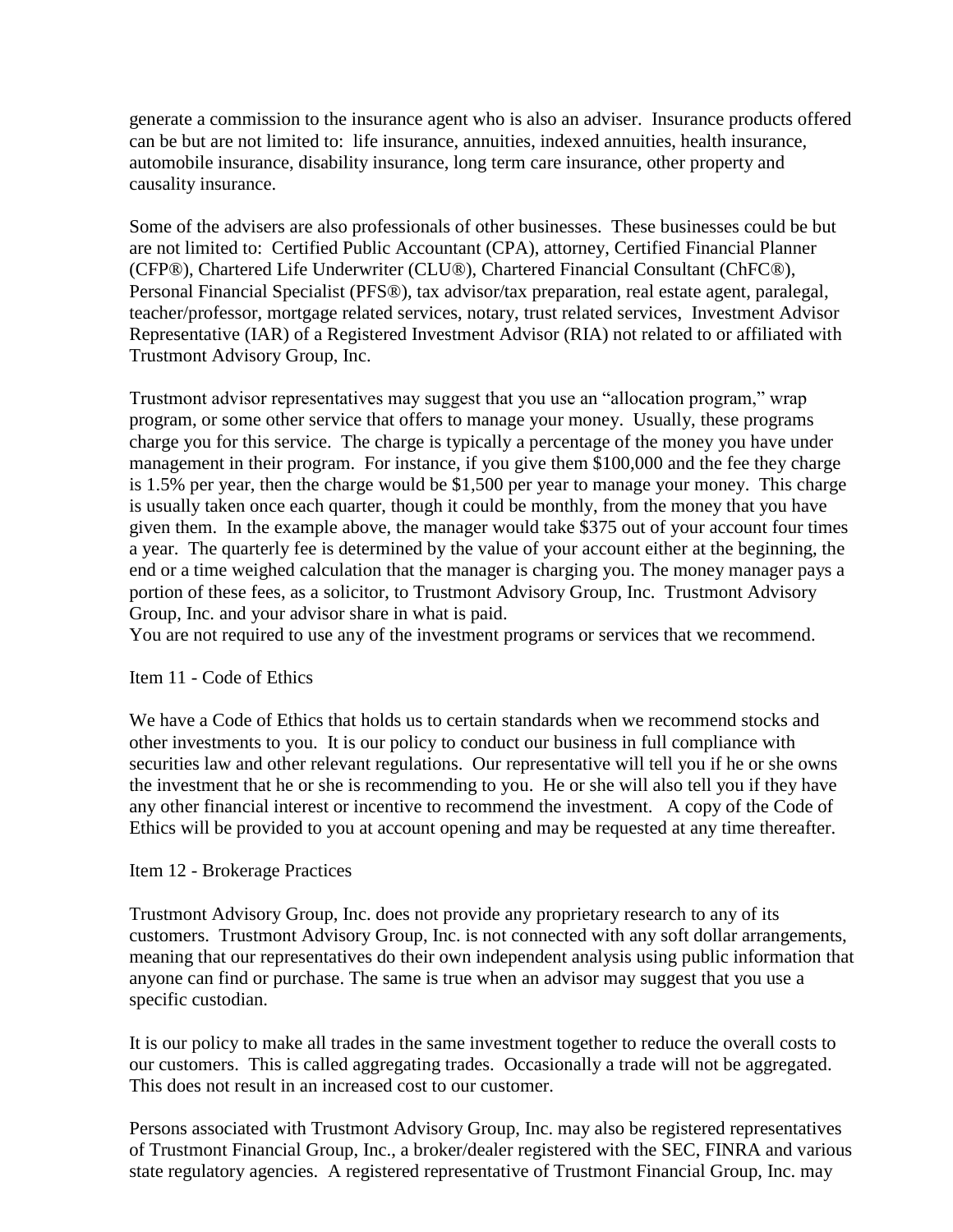receive a commission in mutual funds, equities, bonds, variable annuities and other investment products on behalf of clients, who may or may not have an advisory fee agreement with Trustmont Advisory Group, Inc. This relationship may create a conflict of interest as an investment advisor representative may also receive commissions as a registered representative of Trustmont Financial Group, Inc.

Trustmont Advisory Group, Inc. and Trustmont Financial Group, Inc. participate in no intercompany arrangements, such as marketing or revenue sharing agreements.

Item 13 - Review of Accounts

Your adviser will offer at least once a year, or more often if you request, a review of your accounts, financial plan or any other services you have chosen to engage with your advisor. He or she will discuss with you the fee for this service before making the appointment to meet with you.

Item 14 - Client Referrals and other compensation

Occasionally, we may pay a fee to another professional for referring a customer to us. We will tell you if we do so and how much we paid.

Item 15 - Custody

Trustmont does not hold any of your funds or investments. Rather, these funds and investments are held by qualified custodians. These other companies will send you regular statements showing the activity with the funds and investments that they are holding for you. We usually also get a copy of the same statement. You should review the statement when you receive it, and call us if something does not appear to be correct.

Item 16 - Investment Discretion

All of our customer accounts are managed on a discretionary basis. That means that you give us the authority to purchase and sell investments in your account without your approval. You must sign an agreement allowing us to do this. We do not have authority to sign any documents for our customers. We also do not take possession of any of your money or investments. You can decide the type and amount of investments made for your account.

Item 17 - Voting Client Securities

We do not vote customer securities. You will receive proxies and related material directly from the custodian or transfer agent. You may contact us to discuss this material.

Item 18 - Financial Information

In accordance with the C.A.R.E.S. Act, Trustmont received a loan in the amount of \$19,500 on April 14, 2020, guaranteed by the U.S. Small Business Administration (SBA) under the Paycheck Protection Program (PPP). Trustmont applied for the loan and will be utilizing the funds in accordance with the required guidelines. On or around June, the Advisor intends to apply for loan forgiveness under the terms of its PPP loan.